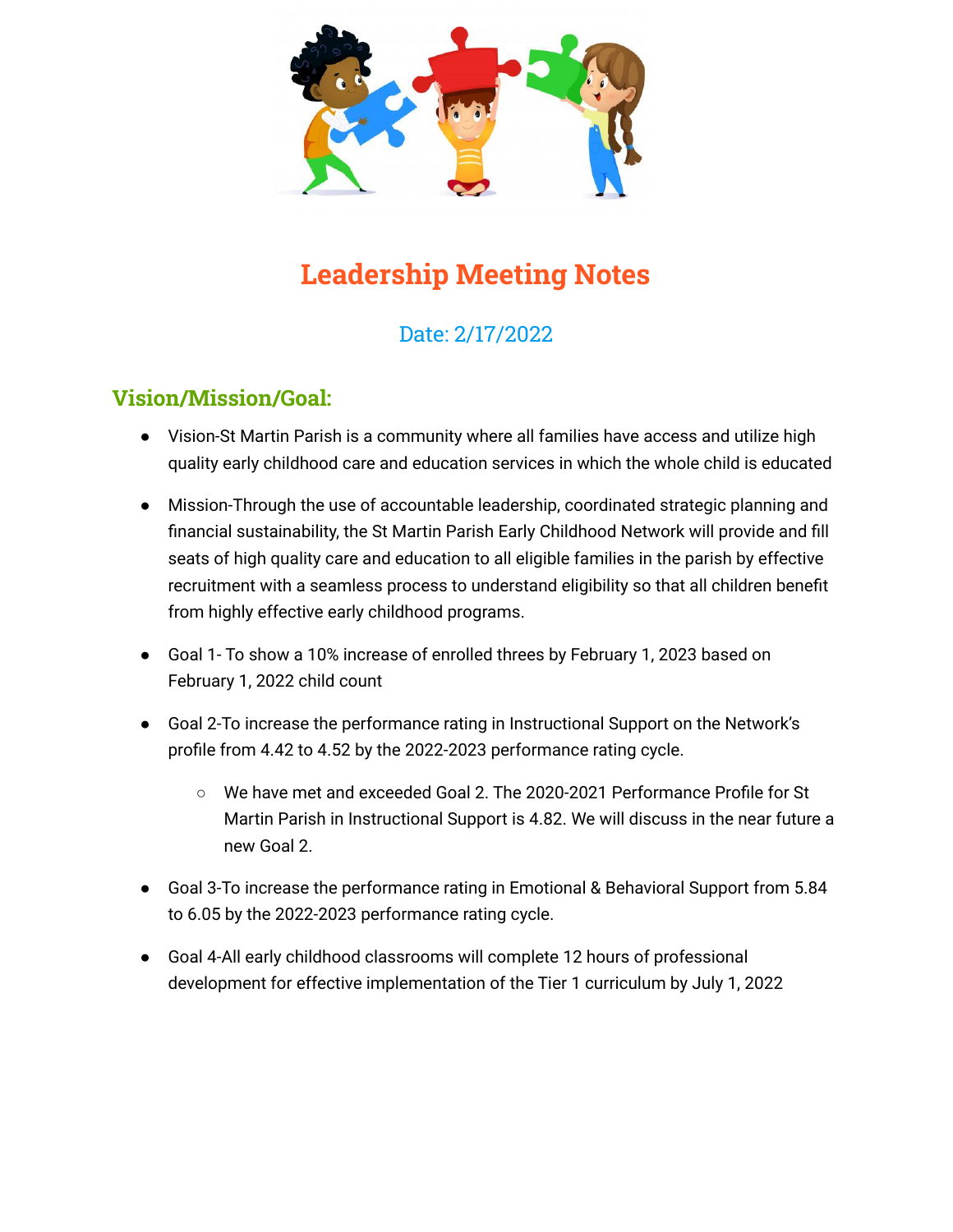#### **Ready Start:**

- Goal 1
	- Has been changed due to parish meeting initial Goal 1
- Goal 2
	- $\circ$  Team members were asked to begin brainstorming ideas for a replacement within an instructional "theme". Miss Shandi will be sending an email in a few weeks to get some ideas. We will share and vote on them during the April leadership team meeting. Our current goal states we would reach a 4.52 in instructional support. We have met and exceeded that goal on our 20-21 performance profile. As of Fall 2021, our score reflects a decline to 4.56.
- **February meeting (Advisory Council)** 
	- Advisory council members present were introduced to coalition members
	- $\circ$  They discussed the performance profile scores over the last few years, as well as looked at where we are with our Fall scores
	- $\circ$  The February 1 child count was presented and there is a 7% increase in enrolled threes from October 1, 2021 child count. The network is now at 190 enrolled three. October 1, 2021 childc count was 166.
	- The bylaws and blueprint was accepted and approved
	- Coordinated Enrollment flyers were reviewed and discussion about more advertisements was discussed such as billboard advertisement, new stations, church bulletins.
- Next RSN meeting will be held in April
	- We will be presenting updates on coordinated enrollment suggestions and discuss the importance of vocabulary and early literacy. Miss Shandi will be reaching out to some of our child care center directors to conduct some interviews about this topic to present at the meeting.
- If there any concerns or questions, contact Miss Shandi Tyler at shandi\_tyler@saintmartinschools.org

## **LDOE Information:**

- CCAP Family Redetermination Extensions
	- To ensure families continue to receive CCAP services, in light of the COVID-19 pandemic and Hurricane Ida, redetermination cases have been extended for a three month period
		- January cases have been extended to April 30, 2022
		- February cases have been extended to May 31, 2022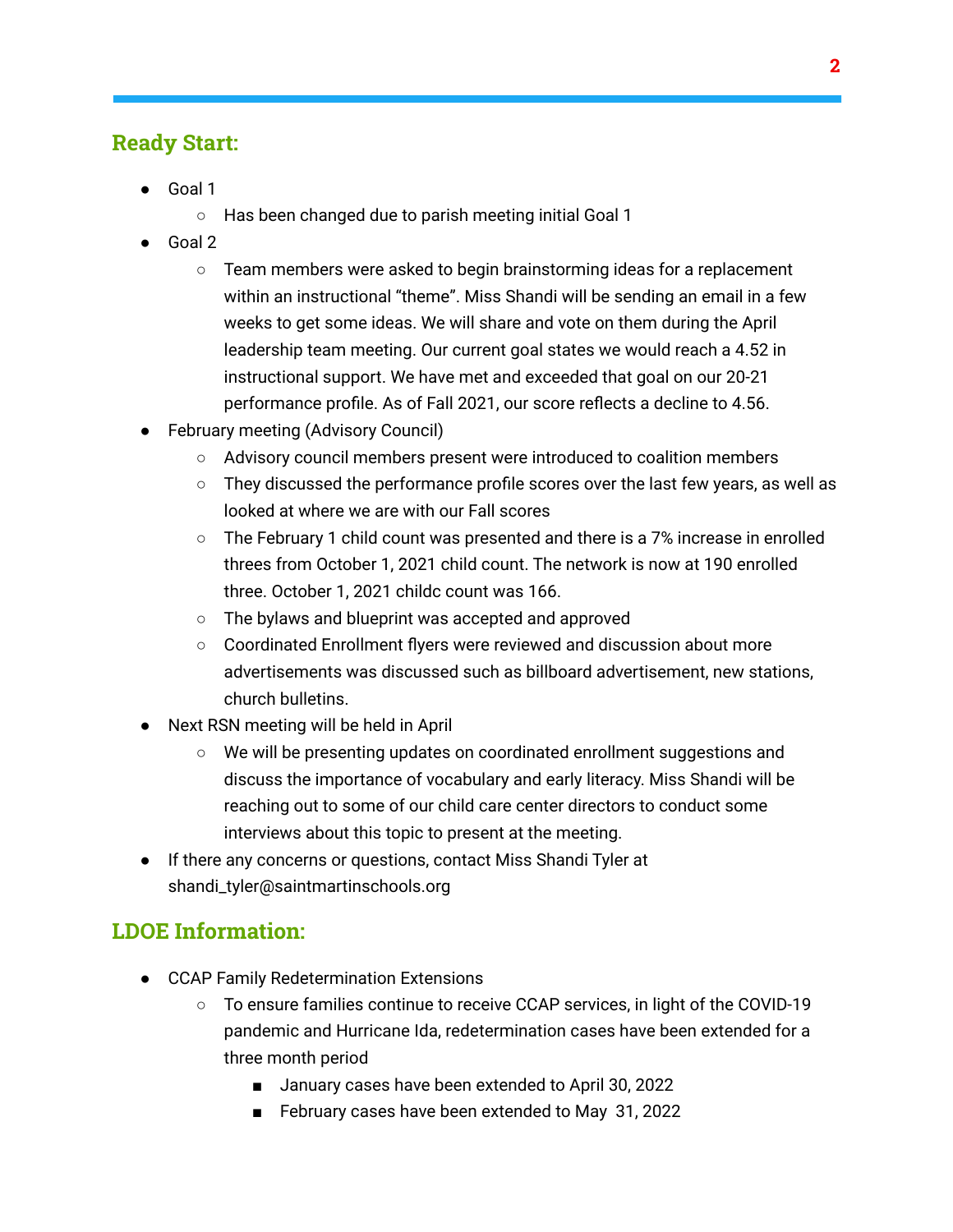- March cases have been extended to June 30, 2022
- New Director's Office Hours
	- February 25
	- Link to [attend](https://ldoe.zoom.us/j/99075363953?pwd=MlpweDVwNUZ3TUdkWUtwbDcrcmkzdz09#success)
- 2022 Powering Up Early Childhood Conference
	- The Department will host an Early Childhood Conference, July 22-24, at the Ernest N. Morial Convention Center in New Orleans. Early childhood center staff, teachers, family child care and in-home providers, parents and families are invited to attend. Session topics will support the roles of all attendees. Additional details will be shared with the early childhood community soon.
- Updates for COVID-19
	- $\circ$  The Department hosts monthly webinars for early childhood providers. These webinars include important updates related to COVID-19 and other relevant information for all provider types. Providers can access the next provider webinar using the information below. Additionally, for quick answers to COVID-19 questions, please see the recently updated FAQs for Child Care Centers and Providers. Presentation slide from our February webinar are available in the Quality Providers Library on the Louisiana Believes website
		- Webinar Date and Time: March 3 at 1:00PM
		- [Webinar](https://ldoe.zoom.us/j/93597745872?pwd=%20%20https://ldoe.zoom.us/j/93597745872?pwd=N29GbDNzZ3FRbnkxYVNGaGZZdHI3dz09#success) Link
		- Phone Number: 1-312-626-6799
		- Meeting ID: 935 9774 5872
		- Passcode: 641464
- **TIKES Mental Health Consultation** 
	- Tulane offers TIKES Mental Health Consultation via telephone or secure video platform to Louisiana caregivers in need of support during the COVID-19 crisis. Type I, II and III child care centers, family and in-home child care providers, parents, respite caregivers, and others caring for young children can request a consultation by completing a [request](https://docs.google.com/forms/d/e/1FAIpQLSex8E0uZaI9YFNYDZxzjWVu9NR2h010i_70LInbtsglyNgHpg/viewform) form
- 2022 Star Ratings Released
	- Sites may view their updated star ratings for 2022 at Louisiana School and Center Finder. Sites should utilize their 2021 star ratings to file 2021 taxes.
- Increase in CCAP Reimbursement Rates
	- On January 18, 2022, the Board of Elementary and Secondary Education (BESES) approved a significant increase in provider rates. New CCAP rates will be reflected in the payment issued the week of February 14th, The payment will reflect the state's maximum daily rate per age group at which the Department will reimburse providers.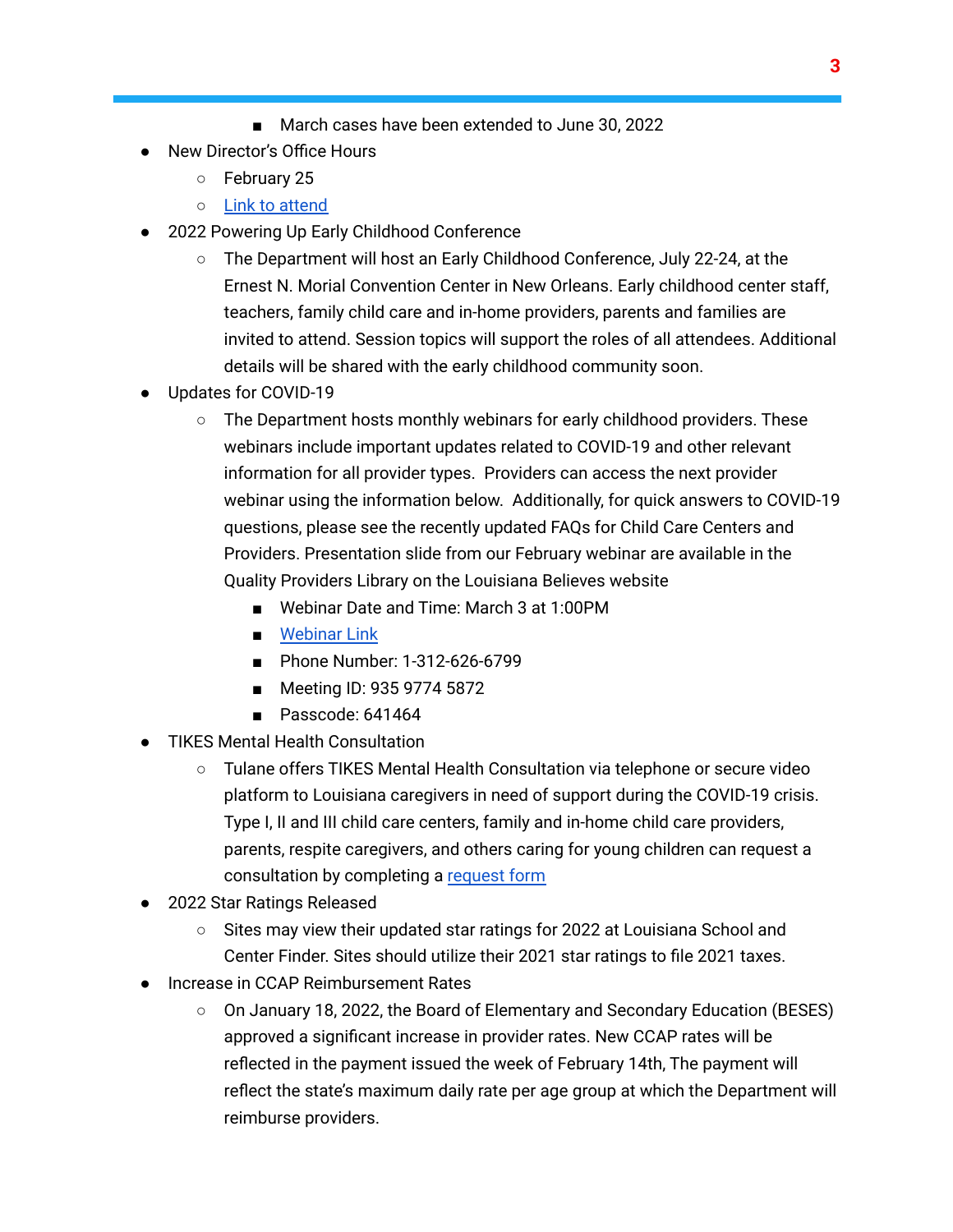| Louisiana Believes                                              |                 |                              |                    | <b>Child Care Assistance Program-Rate Increase</b> |                                                      |                                        |
|-----------------------------------------------------------------|-----------------|------------------------------|--------------------|----------------------------------------------------|------------------------------------------------------|----------------------------------------|
|                                                                 |                 |                              |                    | 2022 CCAP Rate Increase*                           |                                                      |                                        |
| The new 2022 state maximum daily rates for CCAP are as follows: |                 |                              |                    |                                                    |                                                      |                                        |
|                                                                 |                 |                              |                    |                                                    |                                                      |                                        |
| <b>Provider Type</b>                                            | Age 3<br>and up | <b>Age 1-2</b><br>(Toddlers) | Age 0<br>(Infants) | <b>Special Needs</b><br>Age 3 and up               | <b>Special Needs</b><br><b>Age 1-2</b><br>(Toddlers) | <b>Special Needs</b><br>Age 0 (infant) |
| <b>Type III Early Learning Center</b>                           | \$31.50         | \$42.00                      | \$68.00            | \$39.69                                            | \$52.92                                              | \$85.68                                |
| <b>Family Child Care Provider</b>                               | \$29.00         | \$42.00                      | \$61.00            | \$36.54                                            | \$52.92                                              | \$76.86                                |
| <b>In-Home Providers</b>                                        | \$25.00         | \$25.25                      | \$26.65            | \$31.50                                            | \$31.82                                              | \$33.58                                |
| <b>School Child Care Providers</b>                              | \$24.00         | \$24.00                      | \$24.00            | \$30.24                                            | \$30.24                                              | \$30.24                                |

# **Referral Documentation Form:**

■

- Program Partner designees are asked to fill out the Referral System Documentation Form by the second Wednesday of every month
- Use numbers from the previous month (ex. When filling out the form in March, use February numbers
- Beginning in March, "waitlist" question will be added (per age group)
	- $\circ$  To collaborate even better with our program partners according to Bulletin 140 requirements and to be prepared when LDOE asks about the waitlist in our Network
	- Please provide the number of children on a waitlist, per age group that are not enrolled but want to enroll
- Open Seats form will be emailed to all program partners shortly after second Wednesday of every month
	- Purpose is to inform parents of any available seats in our Network in the event a center/school is full or they do not have that age group at their school/center and can refer parents to those centers/schools that may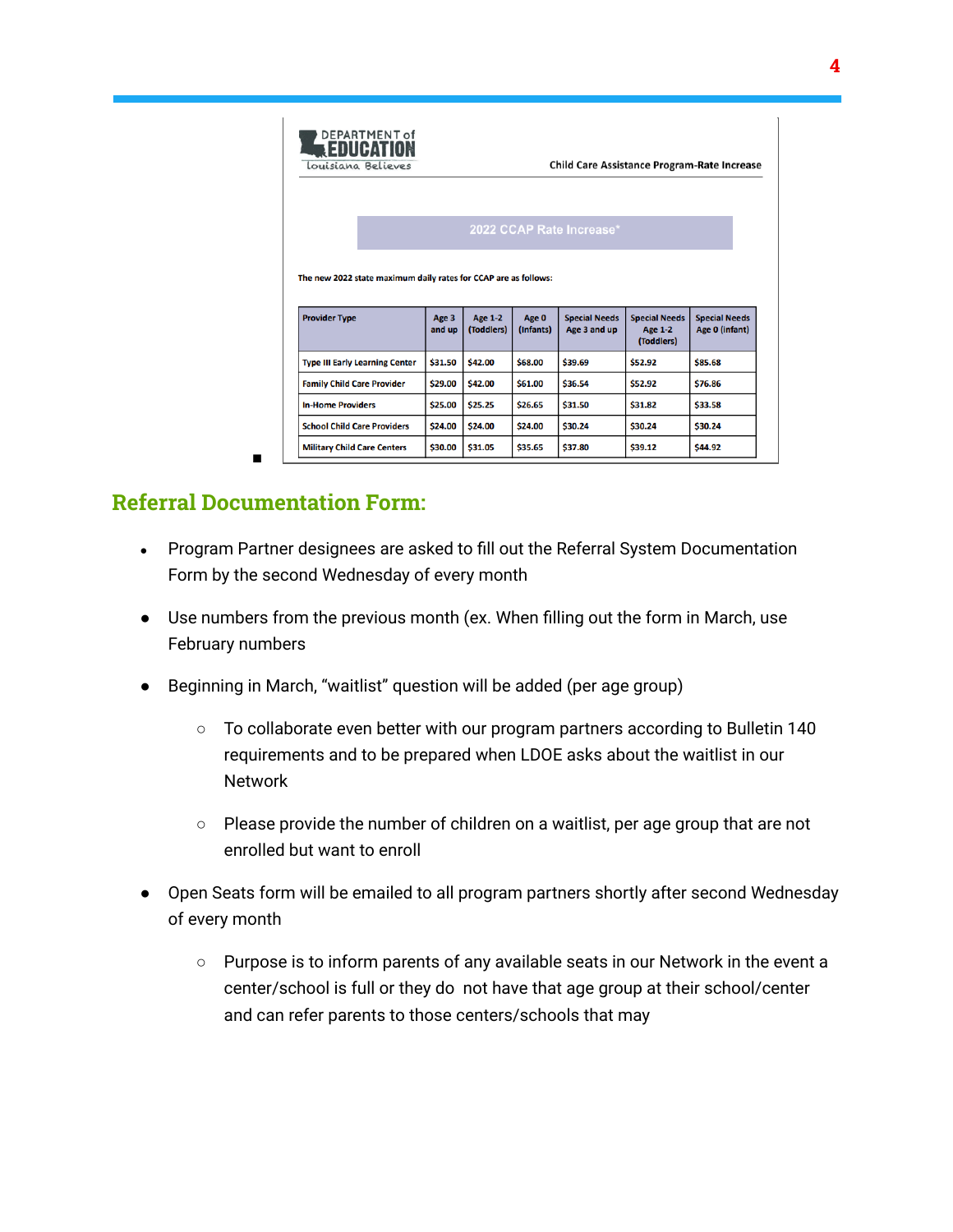#### **February 1 Child Count:**

- All Program Partners have submitted the February 1 count
	- February 4th was the deadline to submit the count to Lead Agency
	- Lead Agency will submit St Martin Parish February 1 Child Count to the LDOE by Friday, February 25th

#### **CLASS:**

- Spring CLASS observations
	- BESE approved a one-time waiver to Bulletin 140 required CLASS observations for all publicly-funded early childhood classrooms. Classrooms that scored "Proficient" (4.50) or higher during their Fall 2021 observation, after third-party replacement, will be exempt from receiving a second observation from the community network lead agency in Spring 2022. Third-party observations are unaffected by this policy change.
	- $\circ$  Individual emails were sent out to our program partners with specific details on Spring observations at their center discussing whether observations will occur or Opt Out of Spring observations
	- The deadline for St Martin CLASS observers to conduct Spring CLASS observations is Friday, April 29th
- **Calibration Exercise** 
	- An email will go out next month to those that will be conducting Spring observations is Friday, April 29th
- Celebration Time
	- Congratulations to Miss Skylar James who is a Toddler Lead Teacher at St Martin Sunshine Playschool, Inc. in St Martinville, LA for receiving a 7.00 for her Spring CLASS observation with a Third party observer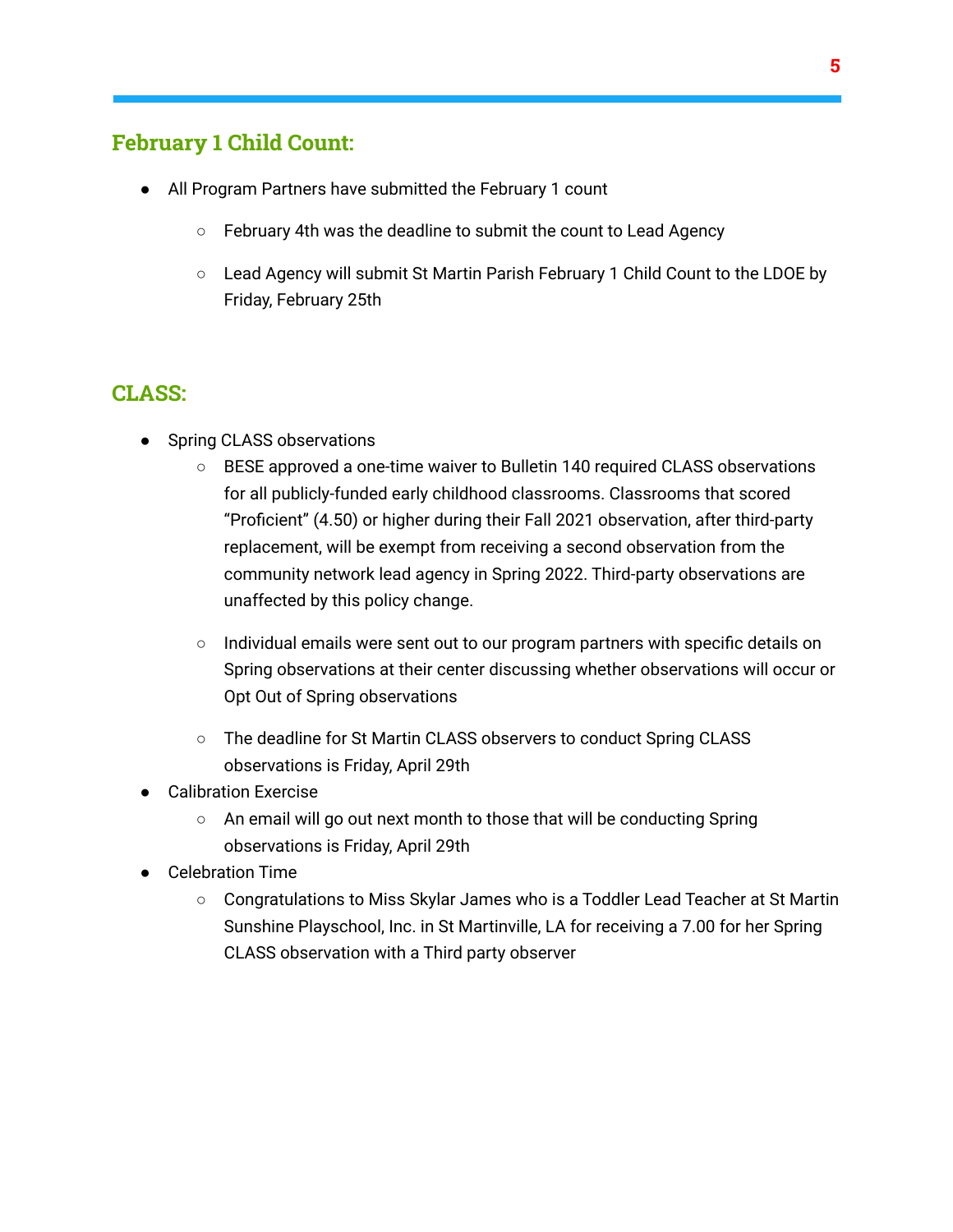# **Coordinated Enrollment Campaign and Plan:**

- We have just completed the St Martin Parish 2022-2023 Coordinated Enrollment Plan
- An email will go out to al lProgram Partners after the leadership meeting that will include:
	- Coordinated enrollment plan
	- Uploads that to with plan
	- Google form stating that you have received and reviewed the plan, to fill out and submit
- Deadline for Program Partners to complete the google form is Wednesday, February 23rd
- Deadline for Lead Agency to submit the plan to LDOE is Friday, February 25th
- A survey was sent out to all program partners asking what kind of open enrollment St Martin Parish should hold (virtual, face-to-face, or flyers only as well as the dates they prefer (March 7-March 11, March 14-March 18 or March 21-March 25)
	- Results from survey (majority)
		- Face to Face, Virtual and Flyers only were selected as TYPE of Open Enrollment
			- Each Program partner will hold Open Enrollment as they see fit
		- Week of March 14 March 18
- Advertisement for Coordinated Enrollment
	- Began on Monday, February 14th
	- $\circ$  A different flier will be sent to the Teche News each week for 4 weeks prior to Open Enrollment
	- Weekly reminders will be sent to all St Martin Parish parents of enrolled students
	- The St Martin Parish Early Childhood FB page will post a different flier 4 weeks prior to Open Enrollment and continue posting weekly, alternating fliers
		- Linked child care centers FB page
	- Coca Cola banners will be displayed throughout the parish
	- Fliers were sent to Program Partners on Friday, February 11 for them to display
	- Fliers will be displayed at each parish library center
	- Advertisement in Progress
		- Billboard advertisement
		- Yard signs